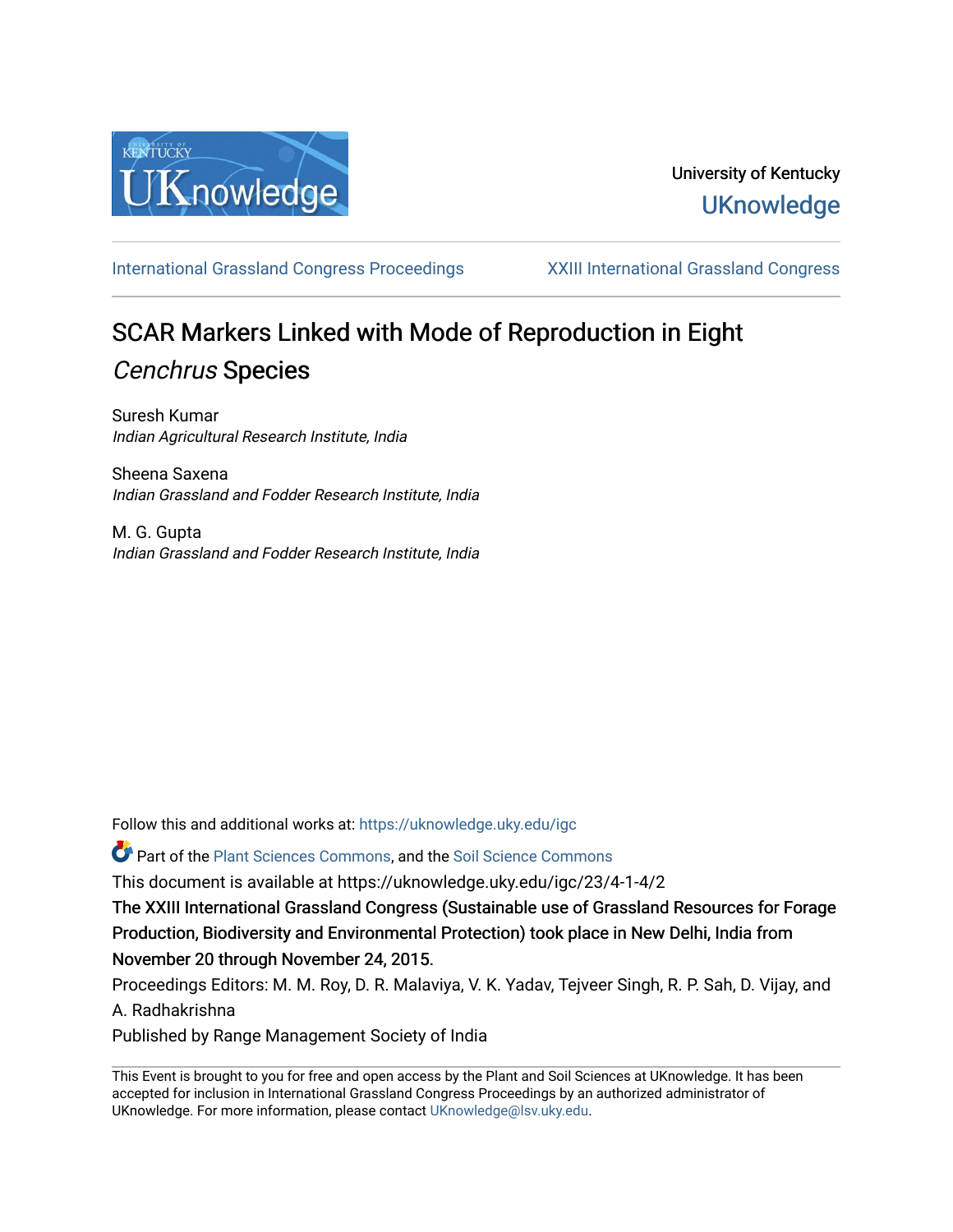# **SCAR markers linked with mode of reproduction in eight** *Cenchrus* **species**

# **Suresh Kumar<sup>1</sup> \*, Sheena Saxena<sup>2</sup> and M. G. Gupta<sup>2</sup>**

<sup>1</sup>ICAR-Indian Agricultural Research Institute, New Delhi, India 2 ICAR-Indian Grassland and Fodder Research Institute, Jhansi, India Corresponding author e-mail: [sureshkumar3\\_in@yahoo.co.uk](mailto:sureshkumar3_in@yahoo.co.uk)

**Keywords:** Apomixis, *Cenchrus ciliaris*, molecular marker, SCAR, sexual reproduction

## **Introduction**

The genus *Cenchrus* comprises of forage grasses of tropical and sub-tropical regions. Some of the *Cenchrus* species were introduced into India from Australia, Africa and they are now important component of *Dichanthium-Cenchrus-Lasiurus*  grasslands of India. Eight *Cenchrus* spp. are available in India but only four (*C. ciliaris*, *C. glaucus*, *C. pennisetiformis* and *C. setigerus*) species are used in sown pastures. The remaining four (*C. biflorus*, *C. preiurii C. echinatus* and *C. myosuroides*) species are grown in limited pockets and maintained as genetic resources for basic and applied studies (Chandra and Dubey, 2010). Number of *Cenchrus* species reproduces through apomixis, a mode of reproduction which produces seeds without fertilization. Apomixis in *P*. *squamulatum* and *C*. *ciliaris* has been reported to be controlled by the apospory-specific genomic region (ASGR) which is highly conserved and macrosyntenic between these species (Conner *et al*., 2008). Rarely, sexual plant of *C. ciliaris* has also been reported (Kumar *et al*., 2010).

Molecular markers linked to apospory have been reported in several grasses including *C. ciliaris* (Ozias-Akins *et al*., 1998). However, reliable markers for apomictic and sexual modes of reproduction which can be used in breeding programs for these grasses have been still awaited. Therefore, we started looking for simple, robust and reliable marker linked with apomictic and sexual modes of reproduction in *Cenchrus* spp. Since molecular markers are not influenced by environmental factors and developmental stage of plant, they can be efficiently used in basic studies on apomixis as well as in grass breeding programs. PCR-based diversity analyses of these *Cenchrus* spp. resulted into identification of markers associated with the mode of reproduction, which were successfully converted into sequence characterized amplified region (SCAR) and validated using F<sub>2</sub> mapping population of *C. ciliaris*. These markers would be very useful for genetic analysis of apomixis, fine mapping of apomixis locus, marker-assisted breeding and estimating genetic diversity in the *Cenchrus* spp.

### **Materials and Methods**

Four apomictic *Cenchrus* spp. (*C. ciliaris*, *C. glaucus*, *C. pennisetiformis, C. setigerus*), four sexual *Cenchrus* spp. (*C. biflorus, C. echinatus, C. myosuroides, C. preiurii*) and a sexual *C. ciliaris* plant (CcSx-IGFRI-08/1) were profiled using RAPD or AFLP technique to identify genomic regions linked with apomictic and sexual modes of reproduction, followed by their conversion into SCAR markers. A unique F<sup>2</sup> mapping population of *C. ciliaris* consisting of 38 obligate sexual, 48 apomictic and 105 facultative individuals (Yadav *et al*., 2012) was used for validation of the identified SCAR markers.

Ten obligate sexual, 10 apomictic individuals of  $F_2$  mapping population and the sexual *C. ciliaris* plant were profiled using RAPD. The bands present in all the sexual plants but absent in the apomictic plants were cloned, sequenced and validated for their linkage with sexual mode of reproduction in  $F_2$  mapping population. AFLP analysis was performed using IRDye Fluorescent AFLP Kit. AFLP band present in all the four apomictic *Cenchrus* spp. but absent in the sexual species was considered to be associated with apomictic mode of reproduction. The SCAR markers confirmed to be polymorphic between apomictic and sexual *Cenchrus* spp. (giving amplification in the four apomictic *Cenchrus* spp., but no amplification in sexual *Cenchrus* spp.) were validated for their linkage with apomictic mode of reproduction using F<sub>2</sub> mapping population of *C. ciliaris*.

### **Results and Discussion**

RAPD profiling with 55 random primers resulted into identification of bands present in sexual *C. ciliaris* plants but absent in apomictic individuals of  $F_2$  mapping population. However, only one of the polymorphic bands (with OPJ-13) could be converted into SCAR marker, and validated for its linkage with sexual mode of reproduction. The SCAR marker (CcSex-260) produced a band of 260 bp in sexual as well as facultative individuals, but no band in apomictic. The marker did not work in other sexual *Cenchrus* spp. AFLP profile of *Cenchrus* spp. with 50 primer combinations produced a total of 5713 bands, with 87.24% of them polymorphic among the eight species. Forty-four primer combinations produced 94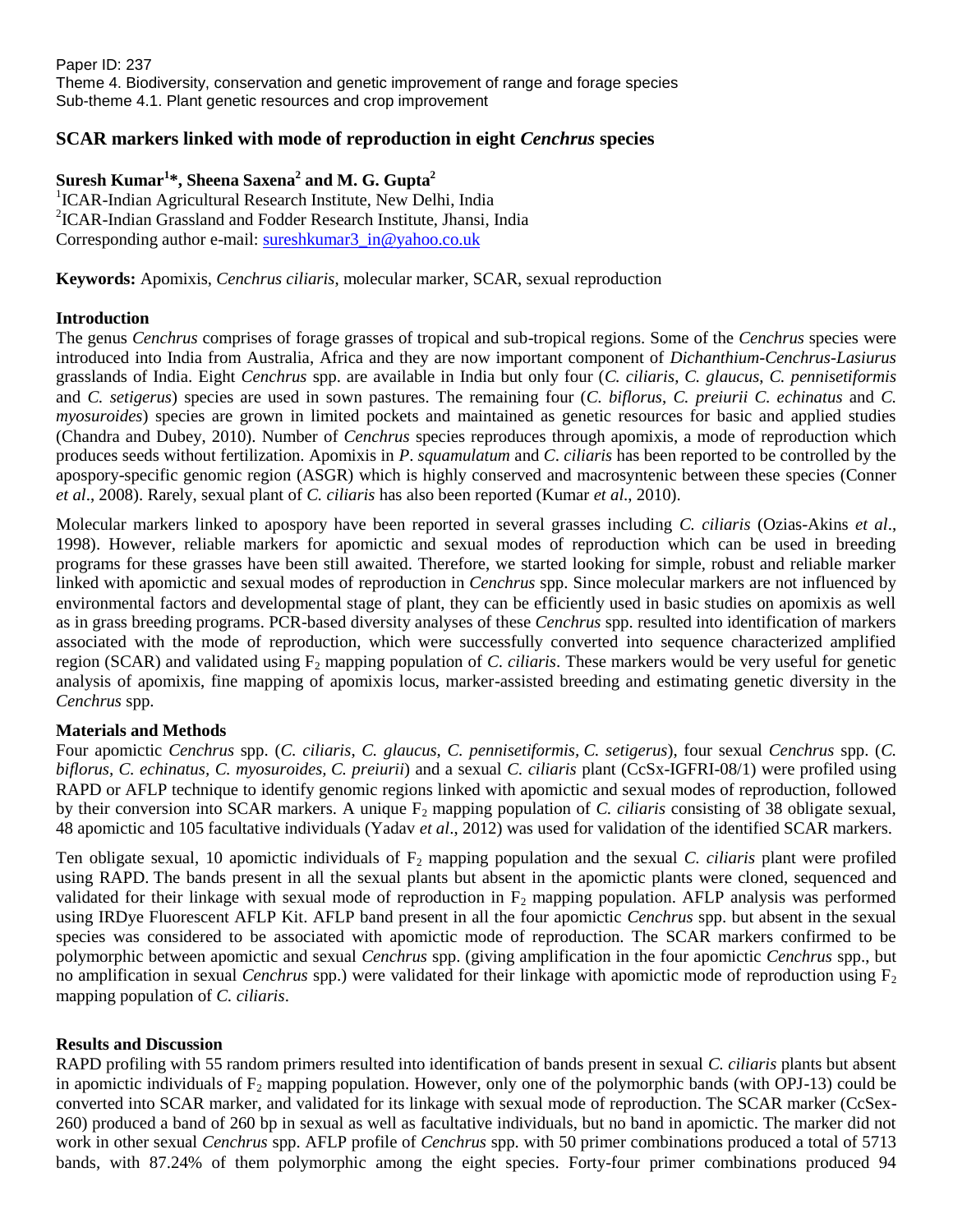polymorphic bands between the four apomictic (present in all) and the four sexual (absent in all) species. A large number of species-specific AFLP bands (present in a particular *Cenchrus* species, but absent in all other *Cenchrus* spp.) were also observed.

Forty-four apomixis-specific AFLP bands were cloned and sequenced. Sequence similarity search at the NCBI and the EMBL databases revealed 17 of the amplicons belonging to genomic survey sequences of ASGR-bacterial artificial chromosomes of *C. ciliaris* (Conner *et al*., 2008). SCAR premiers were designed based on the sequence information, and out of the 17 ASGR-specific putative SCARs, only 9 could show polymorphism between apomictic and sexual *Cenchrus* spp. However, only four SCARs (Apo-C270, Apo-C470, Apo-C730 and Apo-C930) were found to be present in all the four apomictic species while absent in all the four sexual species (Fig. 1). The SCARs were further validated for their linkage with apomictic mode of reproduction in F<sub>2</sub> mapping population of *C. ciliaris*, and all the four SCAR markers produced bands of the expected size in all 48 apomictic individuals of  $F_2$  mapping population, while the bands were absent in all the 38 sexual individuals. These apomixis-specific SCAR markers did not show amplification in facultative individuals of  $F_2$  mapping population. Starting with 17 ASGR-specific fragments, four (23.5%) of them could be successfully converted into SCAR markers linked with apomictic mode of reproduction in four apomictic *Cenchrus* spp.



**Fig. 1:** Test of the putative SCAR markers in eight *Cenchrus* spp. for their polymorphism and linkage with apomictic mode of reproduction. Cb= *C. biflorus*, Cc= *C. ciliaris*, Ce= *C. echinatus*, Cg= *C. glaucus*, Cm= *C. myosuroides*, Cpn= *C. pennisetiformis*, Cpr= *C preiurii*, Cs= *C. setigerus*. Arrows indicate 500 bp band in the 100 bp DNA size marker.

Since all the four apomixis-specific SCAR markers were present in all the 48 apomictic individuals and absent from all the 38 sexual individuals, these markers must belong to the same linkage group and might be linked in coupling with the trait (Ozias-Akins *et al*., 1998). Localization of the apomixis-specific SCAR markers in the ASGR, being conserved over the four apomictic *Cenchrus* spp. indicate that the SCARs must have important role to play (yet to be verified) in apomictic mode of reproduction. The apomixis-specific SCAR markers conserved over the four apomictic *Cenchrus* spp. are believed to play important role in apomictic seed development. The finding that the apomixis-specific SCARs are s not present in any of the four sexual *Cenchrus* spp. supports the hypothesis of ASGR being hemizygous in *Cenchrus*. To the best of our knowledge, this is the first report on identification of apomixis-specific SCAR makers for mode of reproduction based on a number of apopmictic and sexual *Cenchrus* species and their validation in a sizable  $F_2$  mapping population.

### **Conclusion**

The SCAR markers linked with apomictic and sexual modes of reproduction in *Cenchrus* spp. would be very useful for genetic and molecular analyses of apomixis, comparative mapping studies as well as for the marker-assisted screening of segregating populations of *Cenchrus*. The AFLP dataset may also be used for the identification of more sexuality-specific markers towards fine mapping of Sex locus of *Cenchrus*. Species-specific SCAR markers for the different *Cenchrus* spp. can also be developed for marker-assisted breeding and germplasm collection/management of *Cenchrus* spp. Further research would be important to analyze the nature and copy number of the identified S CARs with respect to their role in the mode of reproduction in *Cenchrus* spp. Furthermore, localization of the SCAR markers in the genetic linkage map of Apo locus of *Cenchrus* (Yadav *et al*., 2012) would result into fine mapping of the Apo locus.